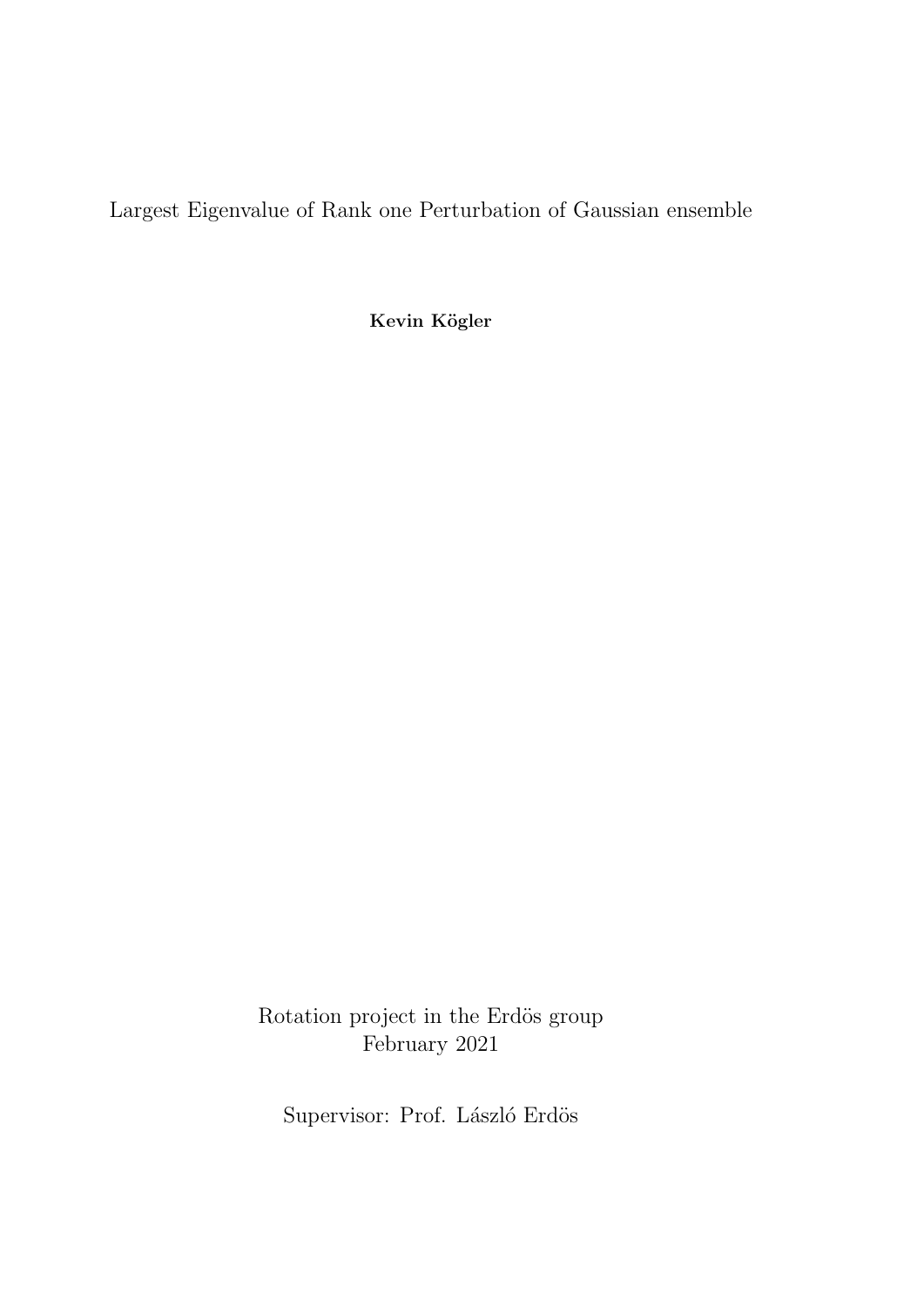## Introduction

The purpose of this work is to present a proof of a special case of Theorem 2.1 in [\[1\]](#page-16-0) (see Theorem [1](#page-1-0) below). Our proof will follow closely the proof of Theorem 2.1 in [\[1\]](#page-16-0) but we try to present it in a more accessible way. Theorem 2.1 in [\[1\]](#page-16-0) characterizes the high dimensional limit of the extremal eigenvalues of some random matrix X which is perturbed by some deterministic matrix  $A$ . It states that in the high dimensional limit the matrix  $M = X + A$  has eigenvalues outside the spectrum of X iff A is "big enough". Further it gives the explicit values of these eigenvalues outside the spectrum of  $X$ .

For simplicity we will focus on the Gaussian case namely  $X$  being a Gaussian unitary ensemble (GUE) in the complex case and a Gaussian orthogonal ensemble (GOE) in the real case instead of a general Wigner matrix. Further we will also restrict ourselves to the case of A being a rank one projection instead of a finite rank projection. Our convention for the definition of a GUE (resp. GOE) is the following. A GUE (resp. GOE) is a collection of Hermitian matrices GUE (resp. GUE) is the following. A GUE (resp. GUE) is a conection of Hermiti $W = W(N) \in \mathbb{C}^{N \times N}$  (resp.  $W \in \mathbb{R}^{N \times N}$ ) such that  $W_{ii}$  for  $1 \le i \le N$  and  $\sqrt{2\Re(\mathcal{W}_{ij})}$ , √  $2$ Jm $(W_{ij})$ for  $1 \leq i \leq j \leq N$  (resp.  $\frac{1}{\sqrt{N}}$ )  $\frac{1}{2}W_{ii}$  for  $1 \leq i \leq N$  and  $W_{ij}$  for  $1 \leq i \leq j \leq N$ ) have centered Gaussian distribution with variance  $\sigma^2$  and are all independent. We write the rank one projection as  $A = \theta a a^*$  with  $a = a(N) \in \mathbb{C}^N$ ,  $||a|| = 1$  (resp.  $a \in \mathbb{R}^N$ ) and  $\theta \in \mathbb{R}$ . For ease of notation we will also write  $X = \frac{1}{\sqrt{2}}$  $\frac{1}{\overline{N}}W.$ 

Our goal is to prove the following.

<span id="page-1-0"></span>**Theorem 1** (Theorem 2.1 in [\[1\]](#page-16-0)). Let  $M = M(N) = X + A$  and denote by  $\lambda_k$  the k-th largest eigenvalue. Then for any joint realization of  $(M(N))_{N\in\mathbb{N}}$  the following statements hold almost surely

<span id="page-1-3"></span>
$$
\lim_{N \to \infty} \lambda_1(M) = \begin{cases} 2\sigma & \text{if } \theta \le \sigma \\ \theta + \frac{\sigma^2}{\theta} & \text{if } \theta > \sigma \end{cases}
$$
 (1.1)

and for any fixed  $k > 1$ 

<span id="page-1-1"></span>
$$
\lim_{N \to \infty} \lambda_k(M) = 2\sigma. \tag{1.2}
$$

Similarly

<span id="page-1-4"></span>
$$
\lim_{N \to \infty} \lambda_N(M) = \begin{cases} 2\sigma & \text{if } \theta \ge -\sigma \\ \theta + \frac{\sigma^2}{\theta} & \text{if } \theta < -\sigma \end{cases}
$$
 (1.3)

and for any fixed  $k > 1$ 

<span id="page-1-2"></span>
$$
\lim_{N \to \infty} \lambda_{N-k}(M) = -2\sigma. \tag{1.4}
$$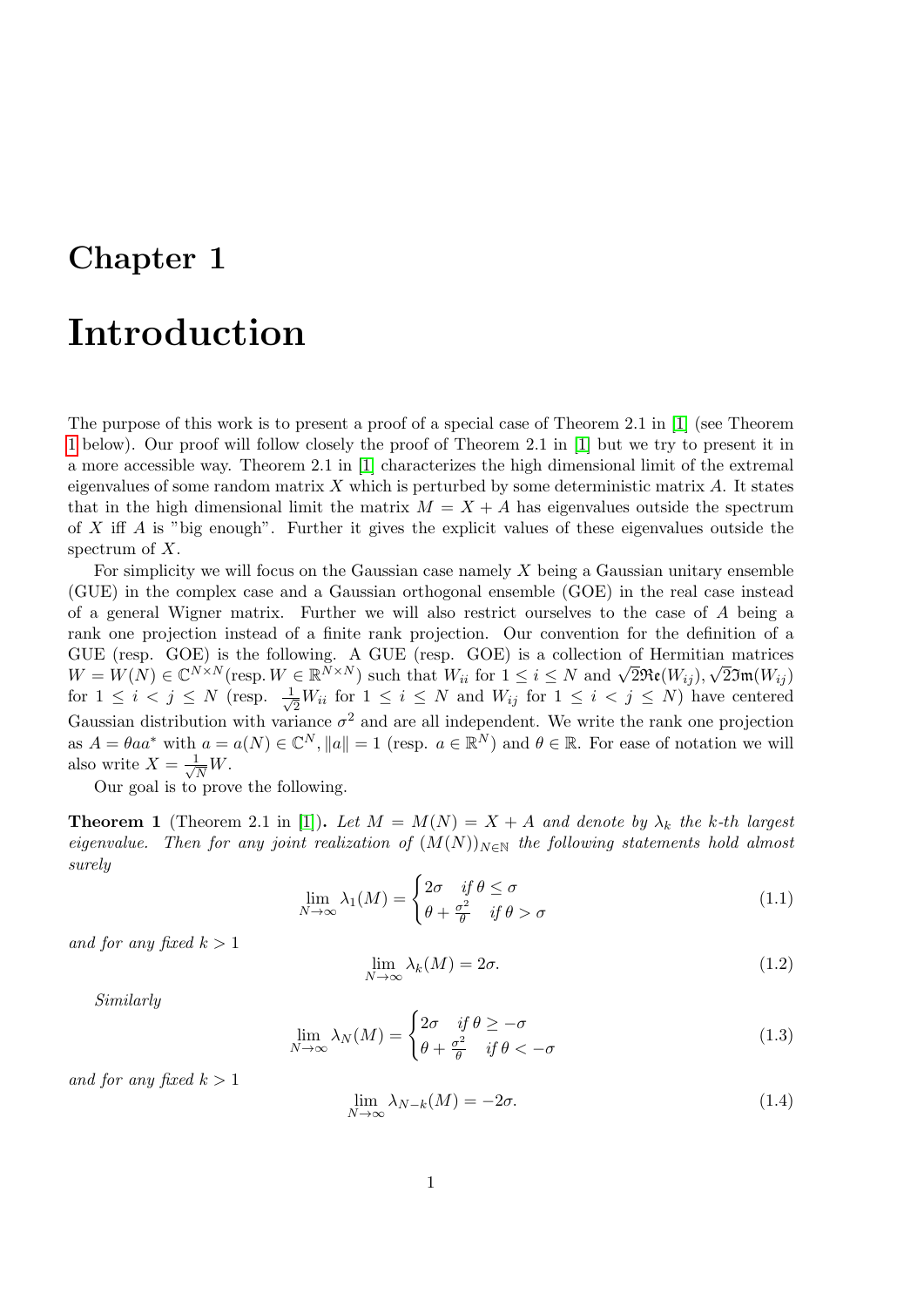We want to briefly explain some intuition about the result. The semicircle law states that in the Wigner case  $(A = 0)$  the empirical distribution of the eigenvalues of M converges almost surely to the semicircle distribution  $\mu_{sc}$  given by

$$
\mu_{sc} \sim \frac{1}{2\pi\sigma^2} \sqrt{4\sigma^2 - x^2} \mathbb{1}_{[-2\sigma, 2\sigma]}(x).
$$

A pedagogical reference is [\[2\]](#page-16-1). It can be further shown (Theorem 2.12 in [\[6\]](#page-16-2)) that in the Wigner case for any fixed  $k \in \mathbb{N}$  we have that almost surely the extremal eigenvalues  $\lambda_1(M), ..., \lambda_k(M)$  and  $\lambda_N(M), ..., \lambda_{N-k}(M)$  converge to  $2\sigma$  and  $-2\sigma$  respectively as  $N \to \infty$ . Thus the result of Theorem [1](#page-1-0) can be understood in the following way. If  $|\theta| \leq \sigma$  then in the high dimensional limit the extremal eigenvalues of M are the same as in the case  $A = 0$ . If  $|\theta| > \sigma$  then we get exactly one eigenvalue outside the support of the semicircle distribution. It is also useful to note that  $\left| \right|$  $\theta + \frac{\sigma^2}{\theta}$  $\left|\frac{\sigma^2}{\theta}\right| > 2\sigma$  iff  $|\theta| > \sigma$ .

Our main tool in proving Theorem [1](#page-1-0) will be the Stieltjes transform. For  $z \in \mathbb{C} \setminus \mathbb{R}$  we denote the resolvent of M by

$$
G(z) = (zI - M)^{-1}
$$

and define

$$
g(z) = \mathbb{E}[\text{tr}\, G(z))],
$$

where  $tr = \frac{1}{N} Tr$  is the normalized trace.

We also denote by

<span id="page-2-1"></span>
$$
g_{\sigma}(z) = \mathbb{E}[(z - s)^{-1}] = \int_{\mathbb{R}} \frac{1}{z - x} d\mu_{sc}(x)
$$
 (1.5)

the Stieltjes transform of a random variable s with semicircle distribution.

We will use  $C$  to denote a generic constant the value of which may change from line to line. Similarly we let  $P$  denote a generic polynomial that may change from line to line. We will also say that a quantity  $\Delta(N, z), z \in \mathbb{C} \setminus \mathbb{R}$  is  $O_z(N^{-p})$  for some  $p \in \mathbb{N}$  if for some  $C, l$ 

$$
|\Delta(z)| \le C \frac{1}{N^p} (1+|z|)^l (1+|\mathfrak{Im}(z)|^{-1})^l.
$$

To make notation simpler we will be writing the RHS as  $\frac{1}{N^p}(1+|z|)^l P(|\mathfrak{Im}(z)|^{-1})$ . In our convention always sure convergence refers to a probability space where all  $(M_N)_{N\in\mathbb{N}}$  are realized jointly. Since we will be deriving the almost sure convergence through the Borel-Cantelli Lemma, the convergence results holds for any joint realization, so we do not specify an explicit realization.

This work is structured as follows. In chapter 2 we state some properties of the resolvent G and the Stieltjes transform of the semicircle law  $g_{\sigma}$ . We also introduce two important tools, namely multivariate versions of the Poincaré inequality and Stein's Lemma. Our goal in chapter 3 is to obtain the "Master equation"

$$
g(z) = g_{\sigma}(z) + \frac{1}{N}L_{\sigma}(z) + O_{z}(\frac{1}{N^{2}})
$$

with an explicit  $L_{\sigma}$  given in [\(3.15\)](#page-8-0). This gives us an explicit expression for the deviation of g from  $g_{\sigma}$ . In chapter 4 we can then use this to show that almost surely

<span id="page-2-0"></span>
$$
\overline{\lim_{N \to \infty}} \text{Spect}(M) \subseteq K_{\sigma} = [-2\sigma, 2\sigma] \cup \{\theta + \frac{\sigma^2}{\theta}\}. \tag{1.6}
$$

In chapter 5 we deduce Theorem [1](#page-1-0) from [\(1.6\)](#page-2-0) by first considering the case of small  $\sigma$  and then obtaining the general case by a rescaling argument.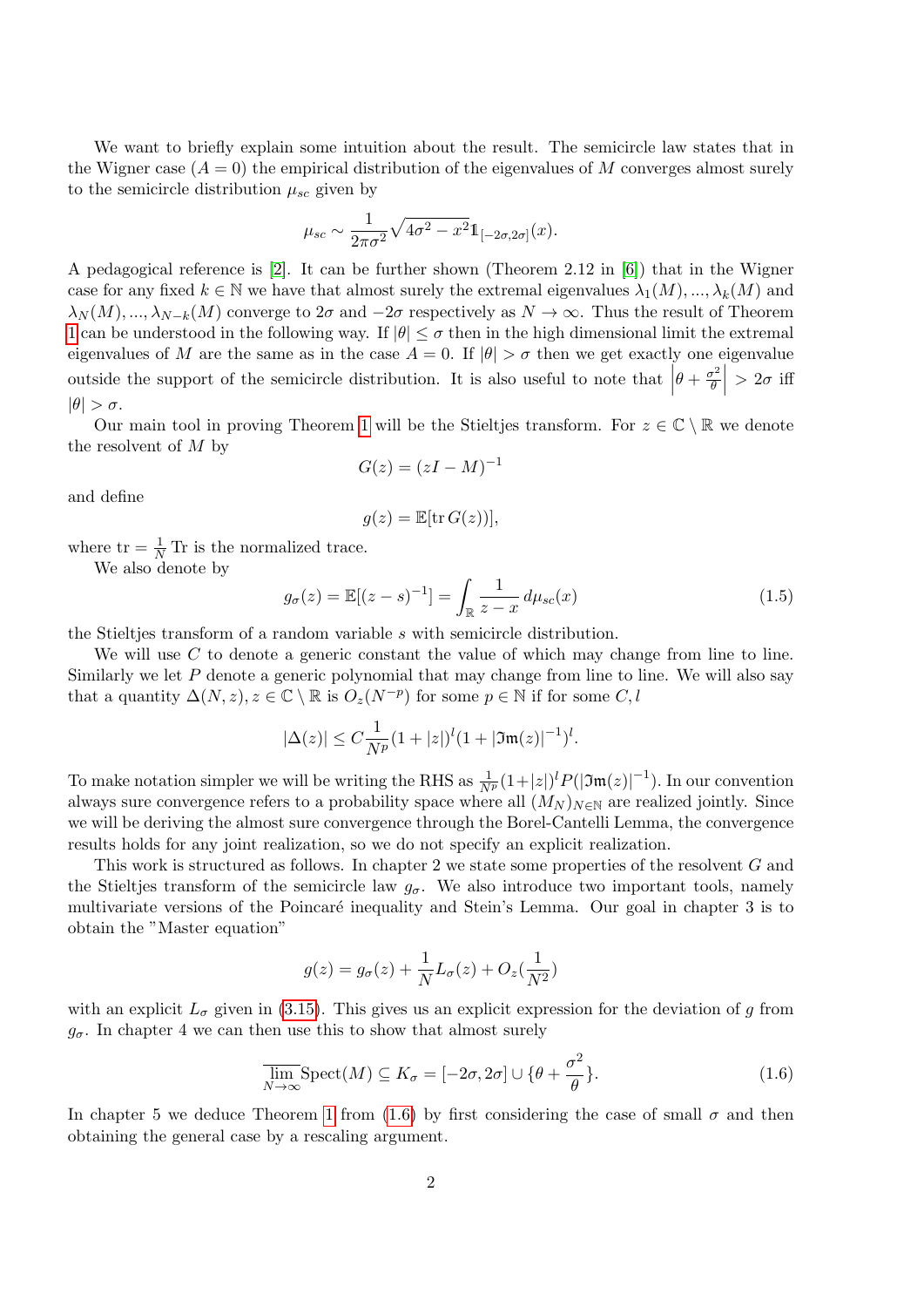## A few tools

We have the following useful properties of  $G(z)$  that are immediate to check.

**Lemma 2.** Let  $G = (zI - M)^{-1}$  be the resolvent of a Hermitian (resp. symmetric) matrix M and  $z \in \mathbb{C} \setminus \mathbb{R}$ . Then

<span id="page-3-2"></span>1. 
$$
||G(z)|| \le |\mathfrak{Im}(z)|^{-1},
$$
 (2.1)

where  $\|\cdot\|$  denotes the operator norm. In particular it holds that  $|G_{ij}(z)| \leq |\mathfrak{Im}(z)|^{-1}$ .

2. We have

$$
\frac{1}{N} \sum_{i,j=1}^{N} |(GG)_{ij}|^2 = \frac{1}{N} \operatorname{Tr}(G^* G^* G G) \le |\mathfrak{Im}(z)|^{-4}.
$$
 (2.2)

3. The derivative of  $G$  with respect to  $M$  is given by

<span id="page-3-1"></span>
$$
G'B = GBG \tag{2.3}
$$

for any matrix B.

4. For any  $z \in \mathbb{C}$  such that  $|z| > ||M||$ 

$$
||G|| \le \frac{1}{|z| - ||M||}.
$$
\n(2.4)

We will also need the following properties of  $g_{\sigma}(z)$ . All of the statements apart from [\(2.6\)](#page-3-0) can be easily deduced from [\(2.6\)](#page-3-0) and the definition of the Stieltjes transform. One way to obtain [\(2.6\)](#page-3-0) is to explicitly compute  $g_{\sigma}(z)$  for  $z \in \mathbb{C} \setminus \mathbb{R}$  using the explicit definition in [\(1.5\)](#page-2-1).

#### Lemma 3. The following holds

1.  $g_{\sigma}$  is analytic on  $\mathbb{C} \setminus [-2\sigma, 2\sigma]$ . (2.5)

<span id="page-3-0"></span>2. For all z such that  $\mathfrak{Im}(z) \neq 0$ 

(a) 
$$
\sigma^2 g_{\sigma}^2(z) - z g_{\sigma}(z) + 1 = 0, \qquad (2.6)
$$

<span id="page-3-4"></span>
$$
|g_{\sigma}(z)| \leq |\mathfrak{Im}(z)|^{-1},\tag{2.7}
$$

<span id="page-3-3"></span>(c) 
$$
|g_{\sigma}(z)^{-1}| \le |z| + \sigma^2 |\mathfrak{Im}(z)|^{-1},
$$
 (2.8)

<span id="page-3-5"></span>(d) 
$$
|g'_{\sigma}(z)| = \left| \int \frac{1}{(z - x)^2} d\mu_{sc}(x) \right| \leq |\mathfrak{Im} z|^{-2}, \qquad (2.9)
$$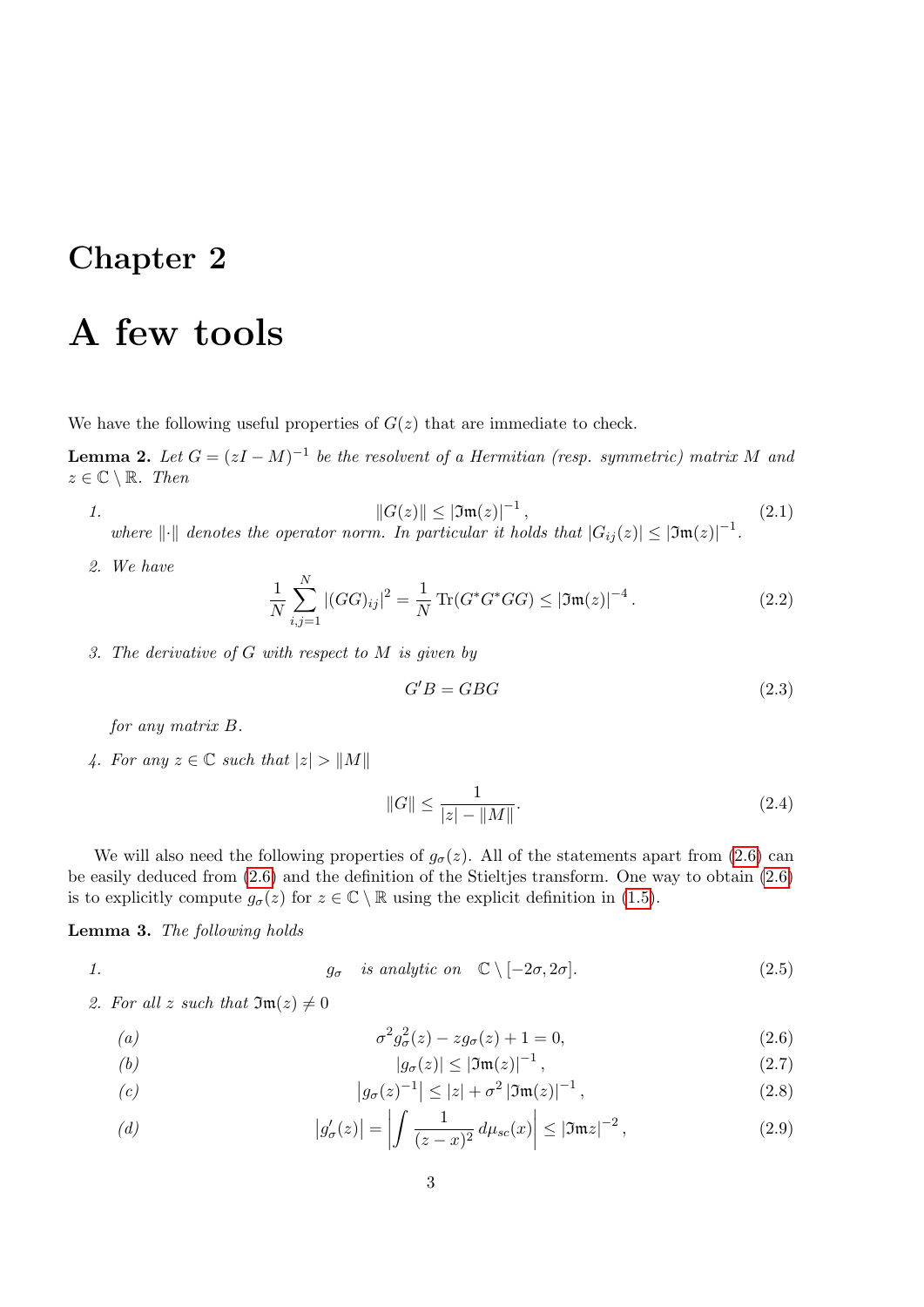$$
\mathfrak{Im}(g_{\sigma}(z))\mathfrak{Im}(z) < 0,\tag{2.10}
$$

<span id="page-4-3"></span>(f) 
$$
\left|\frac{1}{ag_{\sigma}-z+\theta}\right| \leq |\mathfrak{Im}z|^{-1} \text{ for all } a>0, \theta \in \mathbb{R}.
$$
 (2.11)

<span id="page-4-4"></span>3. For all z such that  $|z| > 2\sigma$ 

$$
|g_{\sigma}(z)| \le \frac{1}{|z| - 2\sigma},\tag{2.12}
$$

<span id="page-4-5"></span>(b) 
$$
|g'_{\sigma}(z)| = \left| \int \frac{1}{(z-x)^2} d\mu_{sc}(x) \right| \leq \frac{1}{(|z|-2\sigma)^2},
$$
 (2.13)

<span id="page-4-6"></span>(c) 
$$
|g_{\sigma}(z)^{-1}| \le |z| + \frac{\sigma^2}{|z| - 2\sigma}.
$$
 (2.14)

The Gaussian measure satisfies the following Poincaré inequality. Let  $\mu$  denote the Gaussian measure of the entries of W. Then for any  $f \in H^1(\mathbb{R}, \mu) \cap C^1(\mathbb{R})$  we have

<span id="page-4-0"></span>
$$
\text{Var}(f) \le C\sigma^2 \int |f'|^2 \, d\mu,\tag{2.15}
$$

where  $Var(f) = Var(f(X))$  and  $X \sim \mathcal{N}(0, \sigma^2)$ . Since we do not need the dependence on  $\sigma$  in this inequality we will suppress it in the constant. The Poincaré inequality generalizes to

<span id="page-4-1"></span>**Lemma 4.** We have for any complex valued function f on  $\mathbb{R}^{N^2}$  (resp.  $\mathbb{R}^{\frac{N(N+1)}{2}}$ ) such that both f and  $\nabla f$  are polynomially bounded

$$
\text{Var}(f(M)) \leq \frac{C}{N} \mathbb{E}[\|\nabla f(M)\|_2^2],
$$

where  $||M||_2$  denotes the Frobenius norm of a matrix.

We refer to Theorem 3.20 in [\[4\]](#page-16-3) for a proof of Lemma 4 (and  $(2.15)$ ) in the case  $A = 0$ . It is straightforward to deduce Lemma [4](#page-4-1) from Theorem 3.20 in [\[4\]](#page-16-3) by applying Theorem 3.20 for  $f$ defined by  $f(M) = f(X)$ .

We also have the following generalization of Stein's Lemma

<span id="page-4-2"></span>**Lemma 5.** Let  $\Phi$  be a  $C^1$  function on the space of Hermitian (resp. symmetric) matrices. Then for any deterministic Hermitian (resp. symmetric) matrix H

$$
\mathbb{E}[\Phi'(X) \cdot H] = \frac{N}{\sigma^2} \mathbb{E}[\Phi(X) \operatorname{Tr}(XH)]
$$

as long as both sides are well defined.

Note that Lemma [5](#page-4-2) is just a reformulation of the multivariate version of Stein's Lemma. The multivariate version is obtained by coordinate wise integration by parts as in the one dimensional version of Stein's Lemma.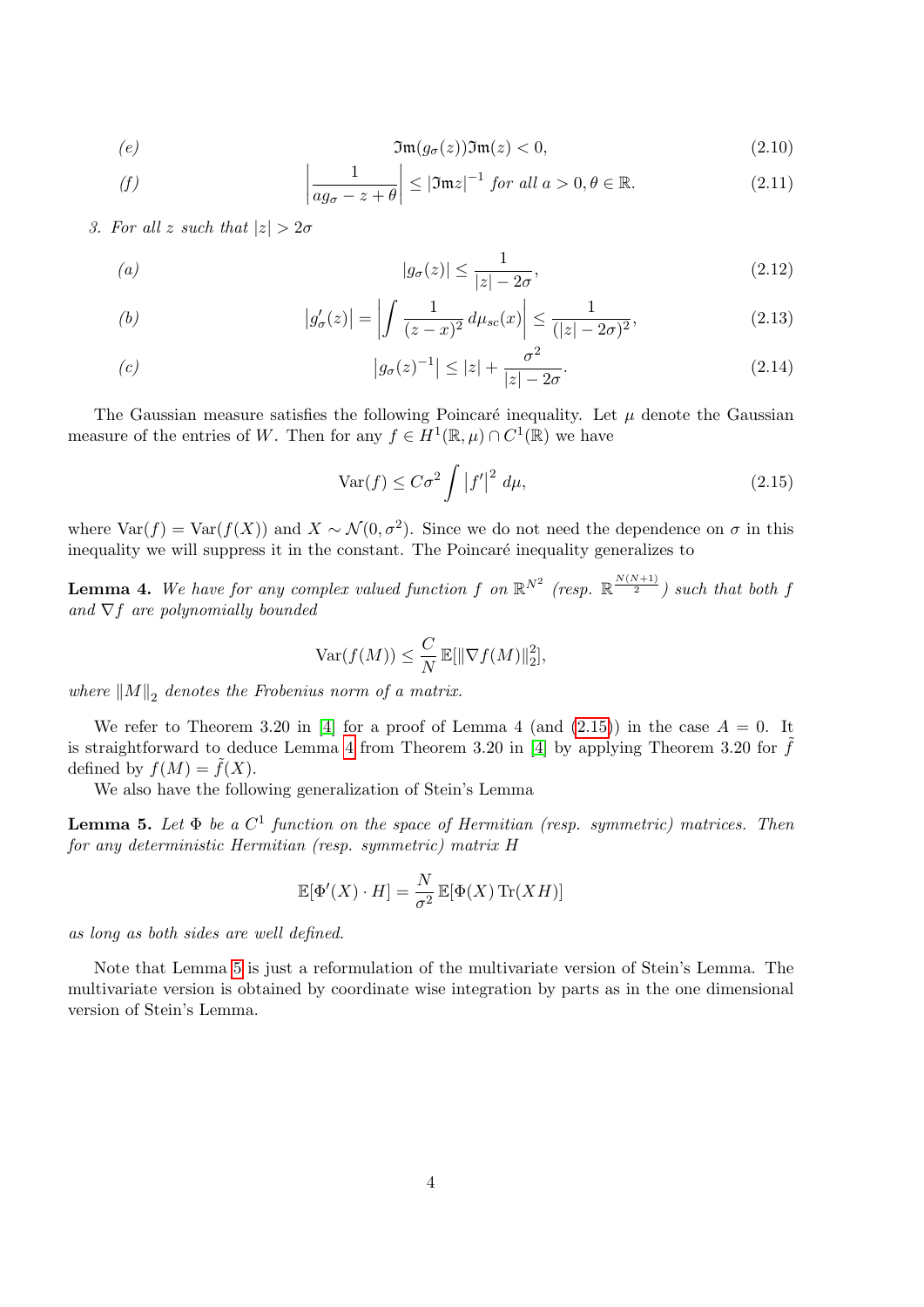## Master equation

The goal of this section is to establish Lemma [9](#page-8-1) which states that

<span id="page-5-3"></span>
$$
g(z) = g_{\sigma}(z) + \frac{1}{N}L_{\sigma}(z) + O_{z}(\frac{1}{N^{2}})
$$
\n(3.1)

for an explicit  $L_{\sigma}$  (defined in [\(3.15\)](#page-8-0)). This will then allow us to obtain information on  $Spect(M)$ in the next chapter. We now briefly explain the strategy. The main idea is to first prove that  $g(z)$ satisfies

<span id="page-5-0"></span>
$$
\sigma^2 g(z) - zg(z) + 1 + \Delta(z) = O_z(\frac{1}{N^2})
$$
\n(3.2)

for some appropriate quantity  $\Delta(z)$  that is  $O_z(N^{-1})$ . Then we use that  $g_{\sigma}$  satisfies an equation similar to  $(3.2)$  (namely  $(2.6)$ ) to obtain an asymptotic estimate of the form

<span id="page-5-2"></span>
$$
g(z) = g_{\sigma}(z) + \tilde{\Delta}(z) + O_z(\frac{1}{N^p}) \quad \text{for } p \in \{1, 2\}.
$$
 (3.3)

We will use a two step bootstrap argument. In the first step we will prove a crude version of [\(3.2\)](#page-5-0) in Lemma [6](#page-5-1) that will allow us to obtain [\(3.3\)](#page-5-2) for some  $\Delta(z)$  and  $p = 1$  in Lemma [7.](#page-6-0) We can then obtain a stronger version of [\(3.2\)](#page-5-0) in Lemma [8,](#page-7-0) which then allows us to prove [\(3.1\)](#page-5-3) in Lemma [9.](#page-8-1)

<span id="page-5-1"></span>Lemma 6. It holds that

<span id="page-5-5"></span>
$$
\left| \sigma^2 g^2(z) - zg(z) + 1 + \frac{1}{N} \mathbb{E}[\text{Tr}(G(z)A)] \right| \le \frac{P(|\mathfrak{Im}(z)|^{-1})}{N^2}.
$$
 (3.4)

*Proof.* Let  ${E_{ij}}_{1\le i,j\le N}$  be the canonical basis of the space of  $N \times N$  matrices. Applying Lemma [5](#page-4-2) to  $\Phi(X) = G_{ij} = \overline{(zI - X - A)_{ij}^{-1}}$  and  $H = E_{ij}$  for any  $1 \le i, j \le N$  we obtain

$$
\mathbb{E}[G_{ii}G_{jj}] = \frac{N}{\sigma^2} \mathbb{E}[G_{ij}X_{ij}].
$$

Taking the normalized sum  $\frac{1}{N^2} \sum_{i,j}$  gives

<span id="page-5-4"></span>
$$
\mathbb{E}[\text{tr}(G)^2] = \frac{1}{\sigma^2} \mathbb{E}[\text{tr}(GX)]. \tag{3.5}
$$

Writing

$$
GX = (zI - X - A)^{-1}(X + A - zI - A + zI) = -I - GA + zG,
$$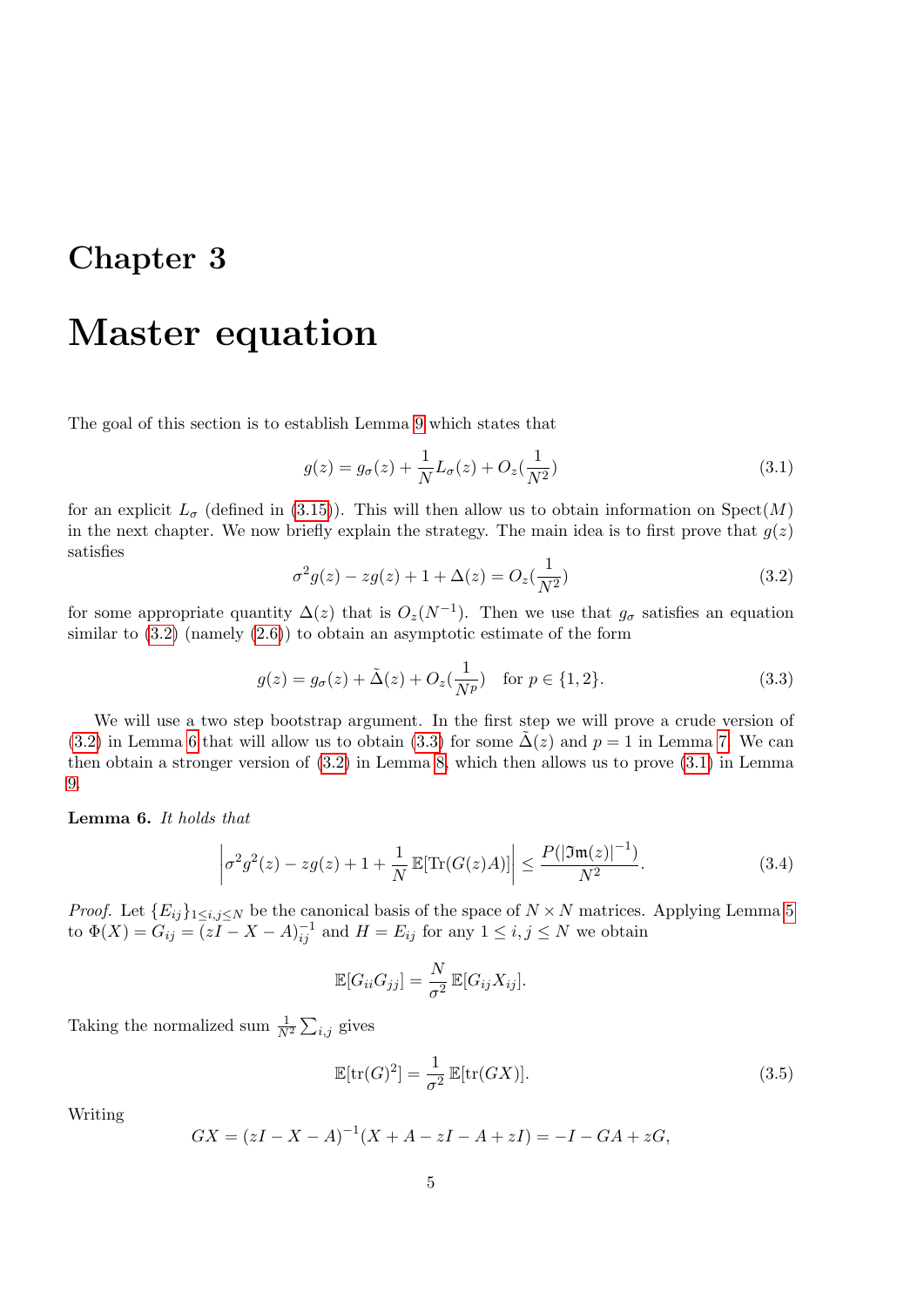[\(3.5\)](#page-5-4) implies

$$
\mathbb{E}[\text{tr}(G)^{2}] + \frac{1}{\sigma^{2}}(1 + \mathbb{E}[\text{tr}(GA)] - z\,\mathbb{E}[\text{tr}(G)]) = 0.
$$

To conclude [\(3.4\)](#page-5-5) it now suffices to prove that

<span id="page-6-1"></span>
$$
\text{Var}(\text{tr}(G)) \le C \frac{|\mathfrak{Im}(z)|^{-4}}{N^2}.\tag{3.6}
$$

Applying Lemma [4](#page-4-1) with  $f(\Phi(M)) = \text{tr}(G)$  and using the identity [\(2.3\)](#page-3-1) for  $B = E_{ij}$  we get

$$
\text{Var}(\text{tr}(G)) \le \frac{C}{N^3} \mathbb{E}\left[\sum_{i,j} |(GG)_{ij}|^2\right] \le \frac{C}{N^2} |\mathfrak{Im}(z)|^{-4}
$$

so [\(3.6\)](#page-6-1) holds.

<span id="page-6-0"></span>**Lemma 7.** For any  $z \in \mathbb{C}$  with  $\mathfrak{Im}(z) > 0$ 

<span id="page-6-4"></span>
$$
|g(z) - g_{\sigma}(z)| \le (|z| + C) \frac{P(|\mathfrak{Im}(z)|^{-1})}{N}.
$$
\n(3.7)

Proof. We first note that since A is rank one we have

$$
|\mathbb{E}[\text{Tr}(G(z)A)]| \leq ||G(z)|| \leq |\mathfrak{Im}(z)|^{-1},
$$

so it follows from Lemma [6](#page-5-1) that

<span id="page-6-2"></span>
$$
\left|\sigma^2 g^2 - zg + 1\right| \le \frac{P(|\mathfrak{Im}(z)|^{-1})}{N}.
$$
\n(3.8)

We also define

$$
\mathcal{O} = \left\{ z \in \mathbb{C} | \mathfrak{Im}(z) > 0, \frac{P_{\mathcal{O}}(|\mathfrak{Im}(z)|^{-1})}{N} (|z| + \sigma^2 |\mathfrak{Im}(z)|^{-1}) |\mathfrak{Im}(z)|^{-1} < \frac{1}{4} \right\},\,
$$

where  $P_{\mathcal{O}}$  chosen such that [\(3.4\)](#page-5-5) and [\(3.8\)](#page-6-2) hold for  $P = P_{\mathcal{O}}$ . It is easily seen that  $\mathcal O$  is nonempty for large enough N. Now let  $z \in \mathcal{O}$ . Noticing that

$$
\frac{P_{\mathcal{O}}(|\mathfrak{Im}(z)|^{-1})}{N} < \frac{1}{4},
$$

it follows from [\(3.8\)](#page-6-2) that

$$
|g(z)| |\sigma^2 g(z) - z| \ge \frac{1}{2}
$$

which, using [\(2.1\)](#page-3-2), implies

<span id="page-6-3"></span>
$$
\frac{1}{|g(z)|} \le 2(|z| + \sigma^2 |\mathfrak{Im}(z)|^{-1}). \tag{3.9}
$$

Thus we can define

$$
\Lambda(z) = \sigma^2 g(z) + \frac{1}{g(z)}.
$$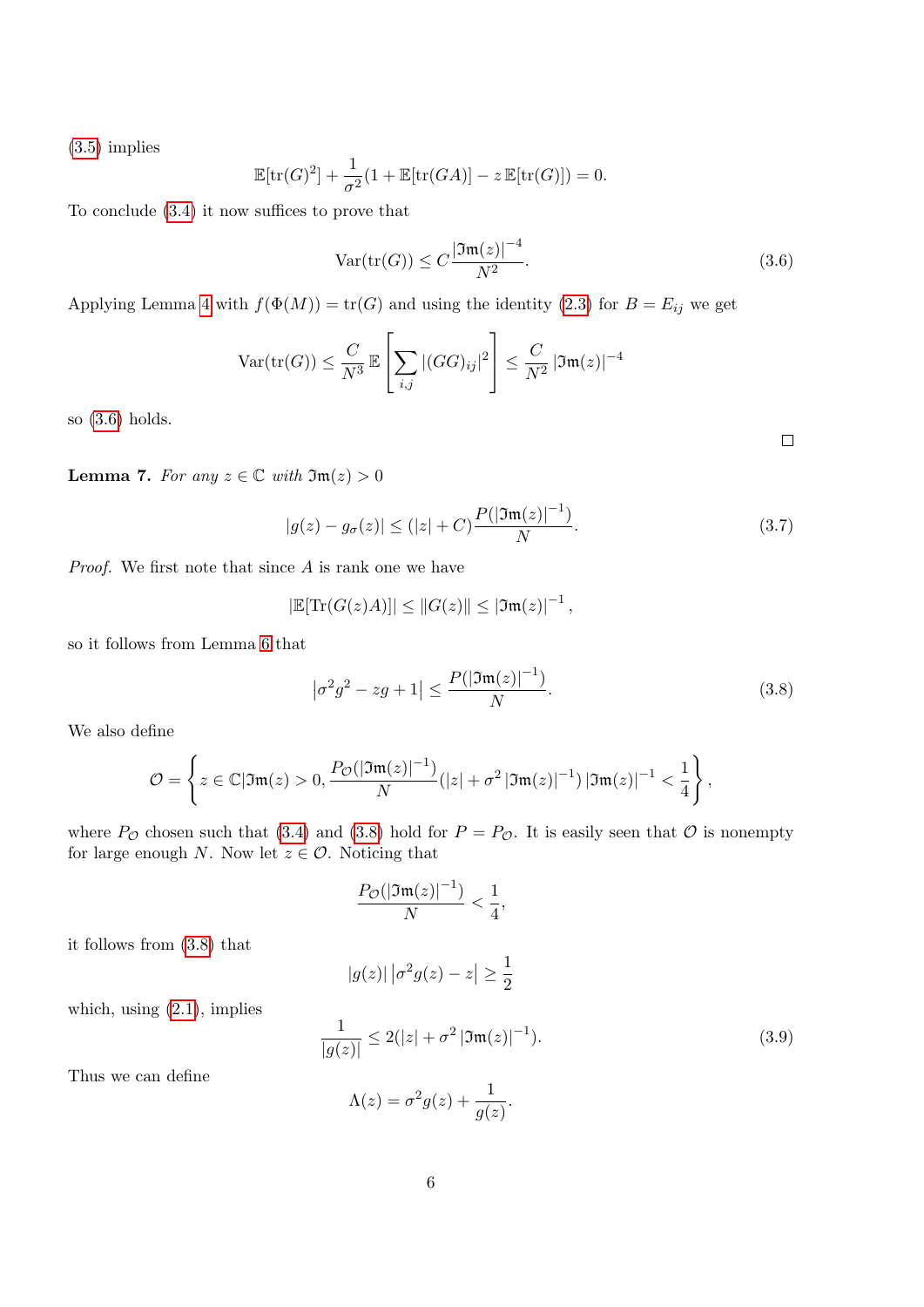Then from [\(3.8\)](#page-6-2) and [\(3.9\)](#page-6-3) it follows that

<span id="page-7-1"></span>
$$
|\Lambda(z) - z| \le \frac{P(|\mathfrak{Im}(z)|^{-1})}{N} 2(|z| + \sigma^2 |\mathfrak{Im}(z)|^{-1}). \tag{3.10}
$$

Combining  $(3.10)$  with the fact that by construction of  $\mathcal O$ 

$$
\frac{P(|\mathfrak{Im}(z)|^{-1})}{N} 2(|z| + \sigma^2 |\mathfrak{Im}(z)|^{-1}) \le \frac{|\mathfrak{Im}(z)|}{2}
$$

we obtain

$$
|\mathfrak{Im}(\Lambda(z))-\mathfrak{Im}(z)|\leq |\Lambda(z)-z|\leq \frac{|\mathfrak{Im}(z)|}{2},
$$

so

<span id="page-7-2"></span>
$$
\mathfrak{Im}(\Lambda(z)) > \frac{\mathfrak{Im}(z)}{2} > 0. \tag{3.11}
$$

Lastly we want to show that

<span id="page-7-3"></span>
$$
g(z) = g_{\sigma}(\Lambda(z)).
$$
\n(3.12)

Let  $\mathcal{O}' = \{z \in \mathcal{O} | |\mathfrak{Im}(z)| > 2\sigma\}$ , then for any  $z \in \mathcal{O}'$  we have from [\(3.11\)](#page-7-2) and [\(2.8\)](#page-3-3) that  $g_{\sigma}(\Lambda(z)) \neq \emptyset$ 0. Therefore we obtain from [\(2.6\)](#page-3-0)

$$
\sigma^2 g_{\sigma}(\Lambda(z)) + \frac{1}{g_{\sigma}(\Lambda(z))} = \Lambda(z) = \sigma^2 g(z) + \frac{1}{g(z)}.
$$

Rearranging and multiplying both sides by  $g_{\sigma}(\Lambda(z))g(z)$  we obtain

$$
\sigma^2 g_{\sigma}(\Lambda(z))g(z) (g_{\sigma}(\Lambda(z)) - g(z)) = g_{\sigma}(\Lambda(z)) - g(z).
$$

We now show that  $\sigma^2 |g_\sigma(\Lambda(z))g(z)| < 1$ . We have  $|g(z)| \leq |\mathfrak{Im}(z)|^{-1} \leq \frac{1}{2d}$  $\frac{1}{2\sigma}$  and due to  $(2.7), (3.11)$  $(2.7), (3.11)$  $(2.7), (3.11)$ also  $|g_{\sigma}(\Lambda(z))| \leq |\mathfrak{Im}(\Lambda(z))|^{-1} < \frac{1}{\sigma}$  $\frac{1}{\sigma}$  so [\(3.12\)](#page-7-3) holds on  $\mathcal{O}'$ . Since  $\mathcal{O}'$  is open and  $\mathcal{O}$  is connected by analytic continuation  $(3.12)$  holds on all of  $\mathcal{O}$ .

Now [\(3.12\)](#page-7-3)

$$
|g(z) - g_{\sigma}(z)| = |\mathbb{E}[(z - s)^{-1}(\Lambda(z) - s)^{-1}](\Lambda(z) - z)|
$$
  
\$\leq |\mathfrak{Im}(z)|^{-1} |\mathfrak{Im}(\Lambda(z))|^{-1} |\Lambda(z) - z|\$,

where s is distributed according to the semicircle law with variance  $\sigma^2$ . Combining [\(3.10\)](#page-7-1),[\(3.11\)](#page-7-2) now shows that  $(3.7)$  holds true on  $\mathcal{O}$ .

It remains to consider the case  $z \notin \mathcal{O}$ . For such a z we have by definition of  $\mathcal O$  that

$$
|\mathfrak{Im}(z)|^{-1} \le 4 \frac{P_{\mathcal{O}}(|\mathfrak{Im}(z)|^{-1})}{N} (|z| + \sigma^2 |\mathfrak{Im}(z)|^{-1}) |\mathfrak{Im}(z)|^{-2}.
$$
 (3.13)

 $\Box$ 

Since  $|g(z)|, |g_{\sigma}(z)| \leq |\mathfrak{Im}(z)|^{-1}$  due to [\(2.1\)](#page-3-2) and [\(2.7\)](#page-3-4) respectively we observe that [\(3.7\)](#page-6-4) holds also for  $z \notin \mathcal{O}$ .

<span id="page-7-0"></span>**Lemma 8.** For any  $z \in \mathbb{C}$  with  $\mathfrak{Im}(z) > 0$ 

$$
\left|\sigma^2 g(z) - zg(z) + 1 + \frac{1}{N} E_{\sigma}(z)\right| \le (|z| + C) \frac{P(|\mathfrak{Im}(z)|^{-1})}{N^2},
$$

where  $E_{\sigma}(z) := \frac{\theta}{z - \sigma^2 g_{\sigma}(z) - \theta}$  and  $\theta$  is the nonzero eigenvalue of A.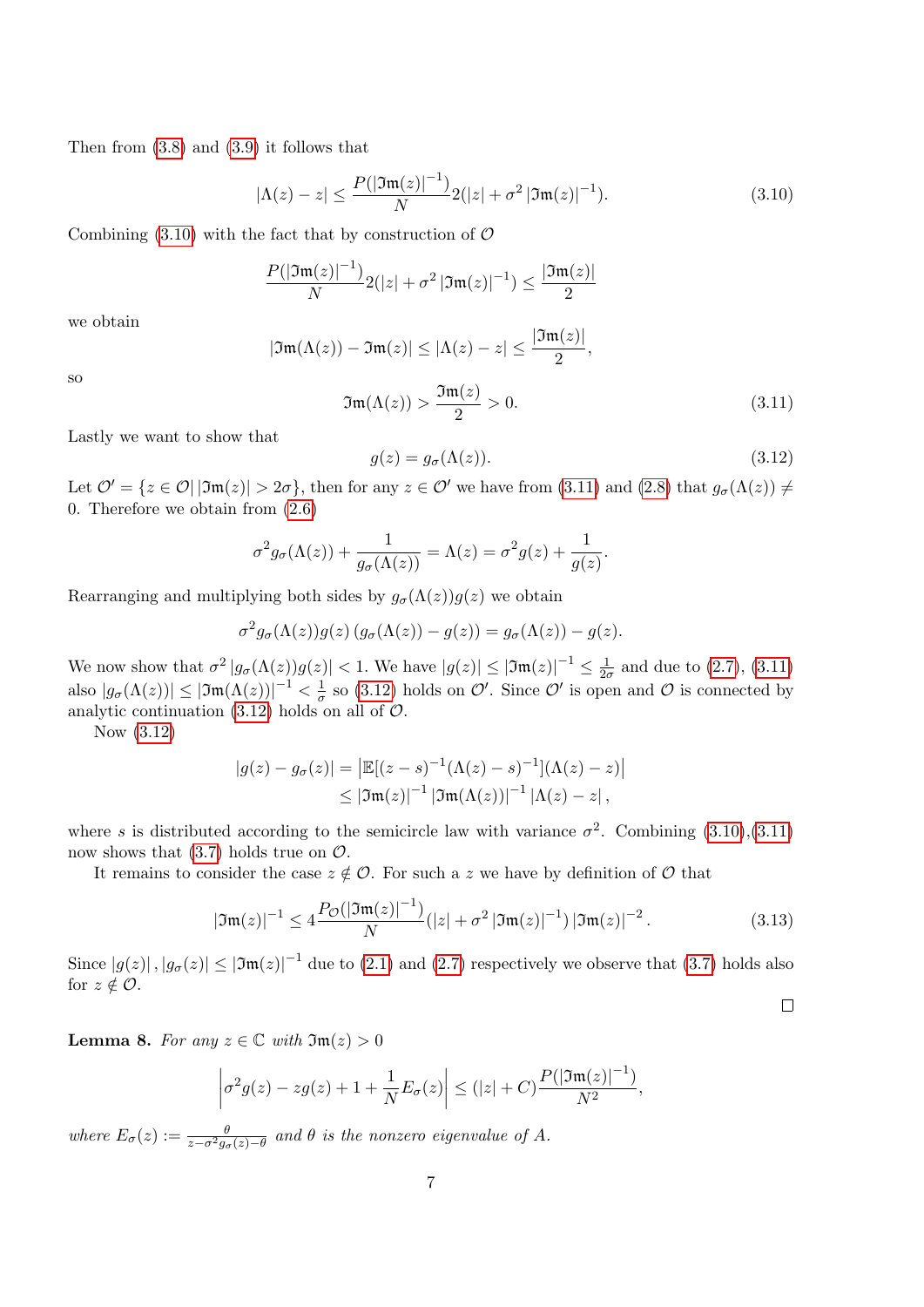*Proof.* We argue similarly as in Lemma [6.](#page-5-1) Applying Lemma [5](#page-4-2) with  $\Phi = G_{il}$  and  $H = E_{jl}$  we obtain

$$
\mathbb{E}[G_{ij}G_{ll}] = \frac{N}{\sigma^2} \mathbb{E}[G_{il}X_{lj}],
$$

so by taking the normalized sum over  $l$  we get

$$
\frac{1}{N}\sum_{l}\mathbb{E}[G_{ij}G_{ll}] = \frac{1}{\sigma^2}\mathbb{E}[(GX)_{ij}],
$$

which can be rearranged as

$$
\sigma^2 \mathbb{E}[G_{ij} \text{tr}(G)] = \mathbb{E}[(GX)_{ij}].
$$

Writing

$$
GX = (zI - X - A)^{-1}(X + A - zI - A + zI) = -I - GA + zG,
$$

we have for any  $i, j$ 

$$
h_{ij} := \sigma^2 \mathbb{E}[G_{ij} \operatorname{tr}(G)] + \delta_{ij} - z \mathbb{E}[G_{ij}] + \mathbb{E}[(GA)_{ij}] = 0.
$$

Now recalling that  $A = \theta a a^*$  with  $||a|| = 1$  we define  $\alpha = \sum_{i,j} \bar{a}_i a_j G_{ij}$ . Noting that

$$
\sum_{i,j} \bar{a}_i a_j (GA)_{ij} = \langle a, G A a \rangle = \theta \alpha,
$$

we have

<span id="page-8-2"></span>
$$
0 = \sum_{ij} \bar{a}_i a_j h_{ij} = \sigma^2 \mathbb{E}[\alpha \operatorname{tr}(G)] + 1 + (\theta - z) \mathbb{E}[\alpha]. \tag{3.14}
$$

By Jensen's inequality we have

$$
|\mathbb{E}[\alpha(\text{tr}(G)-g)]| \leq \mathbb{E}[\alpha(\text{tr}(G)-g)|^2]]^{\frac{1}{2}} = O_z(\frac{1}{N}),
$$

since  $\alpha$  is bounded and  $\text{Var}(\text{tr}(G)) = O_z(\frac{1}{N^2})$  due to [\(3.6\)](#page-6-1). We can combine this with [\(3.14\)](#page-8-2) to obtain

$$
\mathbb{E}[\alpha](\sigma^2 g(z) + \theta - z) + 1 = O_z(\frac{1}{N}).
$$

Now it follows from Lemma [7](#page-6-0) that  $\mathbb{E}[\alpha](\sigma^2 g_{\sigma}(z) + \theta - z) + 1 = O_z(N^{-1})$  so due to  $(2.11)$ 

$$
\text{Tr}(GA) = \theta \mathbb{E}[\alpha] = \frac{\theta}{z - \sigma^2 g_\sigma(z) - \theta} + O_z(\frac{1}{N}).
$$

Combining this with Lemma [7](#page-6-0) finishes the proof.

<span id="page-8-1"></span>**Lemma 9.** For any  $z \in \mathbb{C} \setminus \mathbb{R}$ 

$$
\left| g_{\sigma}(z) - g(z) + \frac{1}{N} L_{\sigma}(z) \right| = O_z(\frac{1}{N^2}),
$$

where

<span id="page-8-0"></span>
$$
L_{\sigma}(z) = g_{\sigma}(z)^{-1} g_{\sigma}'(z) E_{\sigma}(z) = g_{\sigma}(z)^{-1} \mathbb{E}[(z - s)^{-2}] E_{\sigma}(z)
$$
(3.15)

and s is distributed according to the semicircle law with variance  $\sigma^2$ .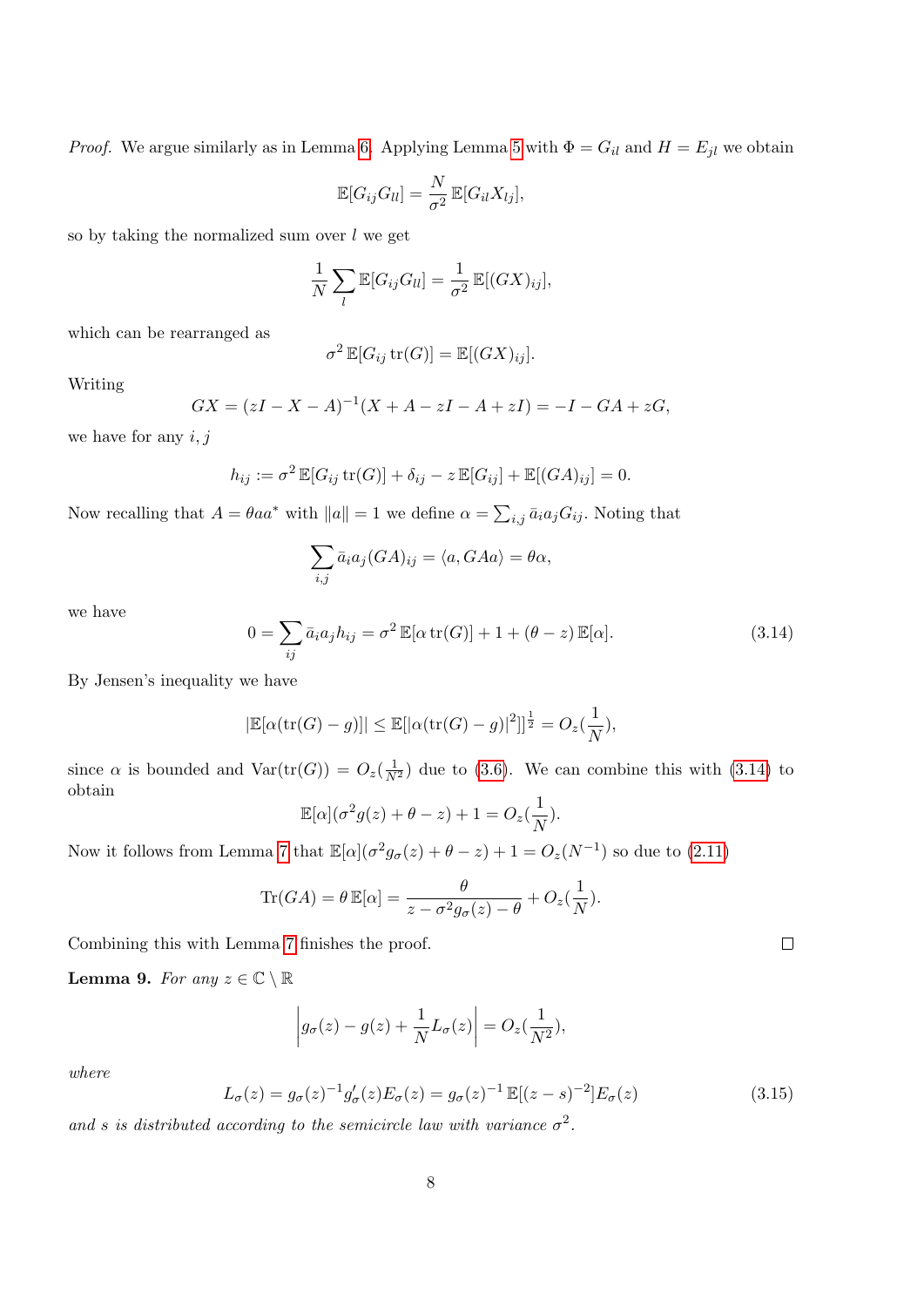*Proof.* We may assume that  $\mathfrak{Im}(z) > 0$ , since writing out the definitions of  $g_{\sigma}(z)$ ,  $g(z)$ ,  $L_{\sigma}(z)$  we observe that  $g_{\sigma}(\bar{z}) = \bar{g}_{\sigma}(z), g(\bar{z}) = \bar{g}(z), L_{\sigma}(\bar{z}) = \bar{L}_{\sigma}(z)$ . If  $z \in \mathcal{O}$ 

$$
\begin{split}\n\left| g_{\sigma}(z) - g(z) + \frac{1}{N} L_{\sigma}(z) \right| &= \left| g_{\sigma}(z) - g_{\sigma}(\Lambda(z)) + \frac{1}{N} L_{\sigma}(z) \right| \\
&= \left| \mathbb{E}[(z - s)^{-1} (\Lambda(z) - s)^{-1} (\Lambda(z) - z) + g_{\sigma}(z)^{-1} (z - s)^{-2} E_{\sigma}(z)] \right| \\
&\le \left| \mathbb{E}[(z - s)^{-1} (\Lambda(z) - s)^{-1} \left( \Lambda(z) - z + \frac{1}{N} g_{\sigma}^{-1}(z) E_{\sigma}(z) \right) \right| \\
&\quad + \mathbb{E} \left[ |(z - s)^{-1} ((z - s)^{-1} - (\Lambda(z) - s)^{-1})| \right] \left| \frac{1}{N} g_{\sigma}^{-1}(z) E_{\sigma}(z) \right| \\
&\le 2 \left| \mathfrak{Im}(z) \right|^{-2} \left| \Lambda(z) - z + \frac{1}{N} g_{\sigma}^{-1}(z) E_{\sigma}(z) \right| \tag{3.16} \\
&\quad + P(|\mathfrak{Im}(z)|^{-1}) \left| \Lambda(z) - z| (\vert z \vert + C) \right|\n\end{split}
$$

$$
+\frac{P(|\mathfrak{Im}(z)|^{-1})}{N}|\Lambda(z)-z|\,(|z|+C). \tag{3.17}
$$

Here we have used  $(2.7)$ ,  $(3.11)$ ,  $(2.8)$  and

<span id="page-9-2"></span><span id="page-9-1"></span><span id="page-9-0"></span>
$$
|E_{\sigma}(z)| \le P(|\mathfrak{Im}(z)|^{-1}),\tag{3.18}
$$

which follows from [\(2.11\)](#page-4-3). By [\(3.10\)](#page-7-1) it follows that the term in [\(3.17\)](#page-9-0) is  $O_z(N^{-2})$ . For the term in [\(3.16\)](#page-9-1) we have

$$
\left|\Lambda(z) - z + \frac{1}{N} g_{\sigma}^{-1}(z) E_{\sigma}(z)\right| = \frac{1}{g(z)} \left(\sigma^2 g^2(z) - zg(z) + 1 + \frac{E_{\sigma}(z)}{N}\right) + \frac{1}{N} \frac{E_{\sigma}(z)}{g(z)g_{\sigma}(z)} (g(z) - g_{\sigma}(z)).
$$

Using Lemma [8,](#page-7-0)  $(3.9)$ , Lemma [7,](#page-6-0)  $(3.18)$  and  $(2.8)$  we obtain

$$
\left|\Lambda(z) - z + \frac{1}{N}g_{\sigma}^{-1}(z)E_{\sigma}(z)\right| = O_z(N^{-2}).
$$

It remains to consider the case  $z \notin \mathcal{O}$ . By definition of  $\mathcal{O}$  we have that  $z \notin \mathcal{O}$  implies

$$
1 < (|z| + C) \frac{P(|\mathfrak{Im}(z)|^{-1})}{N},
$$

so it is enough to show that

$$
\left|g_{\sigma}(z)-g(z)+\frac{1}{N}L_{\sigma}(z)\right|=O_{z}(1).
$$

But this holds since Lemma [7](#page-6-0) implies that  $|g_{\sigma}(z) - g(z)| = O_z(N^{-1})$  and [\(2.8\)](#page-3-3) and [\(3.18\)](#page-9-2) imply that  $L_{\sigma}(z) = O_z(1)$ .  $\Box$ 

9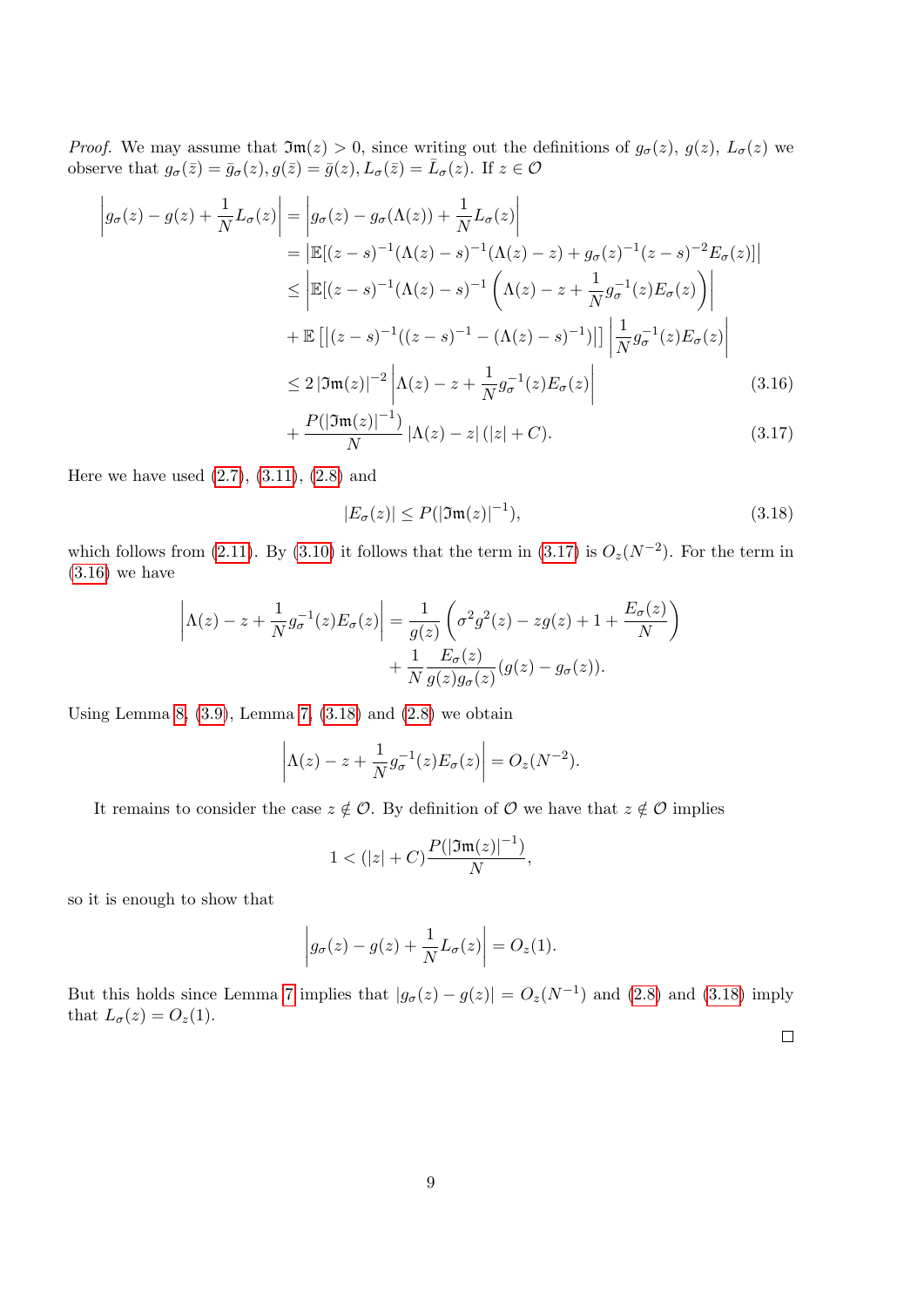## The spectrum of M

Using the bounds from the last chapter we are now able to prove the following

<span id="page-10-0"></span>**Theorem 10.** Let  $\rho_{\sigma} := \theta + \frac{\sigma^2}{\theta}$  $\frac{\partial \mathcal{L}}{\partial \theta}$  where  $\theta$  is the nonzero eigenvalue of A and

$$
K_{\sigma} := [-2\sigma, 2\sigma] \cup \{\rho_{\sigma}\}.
$$

Then almost surely

$$
\overline{\lim_{N\to\infty}}Spect(M)\subseteq K_{\sigma}.
$$

This theorem will be the main ingredient for the proof of Theorem [1](#page-1-0) in the next chapter. To prove Theorem [10](#page-10-0) we will first show that  $L_{\sigma}(z)$  is the Stieltjes transform of a distribution  $\mu_{\sigma}$ , the support of which is contained in  $K_{\sigma}$ . Then Lemma [9](#page-8-1) will give us a bound on the expected number of eigenvalues outside of  $K_{\sigma}$ . Finally a bound on the variance of this number will allow us to deduce Theorem [10.](#page-10-0)

For the first step will we use the following characterization which we do not prove.

<span id="page-10-1"></span>**Theorem 11** ([\[5\]](#page-16-4)). Let  $\mu$  be a distribution (in the sense of generalized functions) on  $\mathbb{R}$  with compact support K and denote by  $l(z) = \mu(\frac{1}{z-z})$  its Stieltjes transform. Then l is analytic on  $\mathbb{C} \setminus \mathbb{R}$  and can be extended to  $\mathbb{C} \setminus K$ . Moreover l satisfies

$$
i) \ \lim_{|z| \to \infty} l(z) = 0.
$$

ii) There exists a compact set K and  $n \in \mathbb{N}$ , such that for any  $z \in \mathbb{C} \setminus \mathbb{R}$ 

$$
|l(z)| \le C \max\{1, dist(z, K)^{-n}\}.
$$

iii) For any test function  $\varphi \in C_c^{\infty}(\mathbb{R}, \mathbb{R})$ 

$$
\mu(\varphi) = -\frac{1}{\pi} \lim_{y \to 0^+} \Im \mathfrak{m} \int_{\mathbb{R}} \varphi(x) l(x+iy) \, dx.
$$

Conversely if  $K \subset \mathbb{R}$  is compact and l is an analytic function on  $\mathbb{C} \setminus K$  satisfying i), ii), then l is the Stieltjes transform of a distribution  $\mu$  on  $\mathbb R$  with  $\text{supp}(\mu) \subset K$ . Moreover  $\text{supp}\,\mu$  is precisely the set of singular points of l.

This allows us to prove

<span id="page-10-2"></span>**Lemma 12.** We have that  $L_{\sigma}(z)$  defined in [\(3.15\)](#page-8-0) is the Stieltjes transform of a distribution  $\mu_{\sigma}$ , the support of which is contained in  $K_{\sigma}$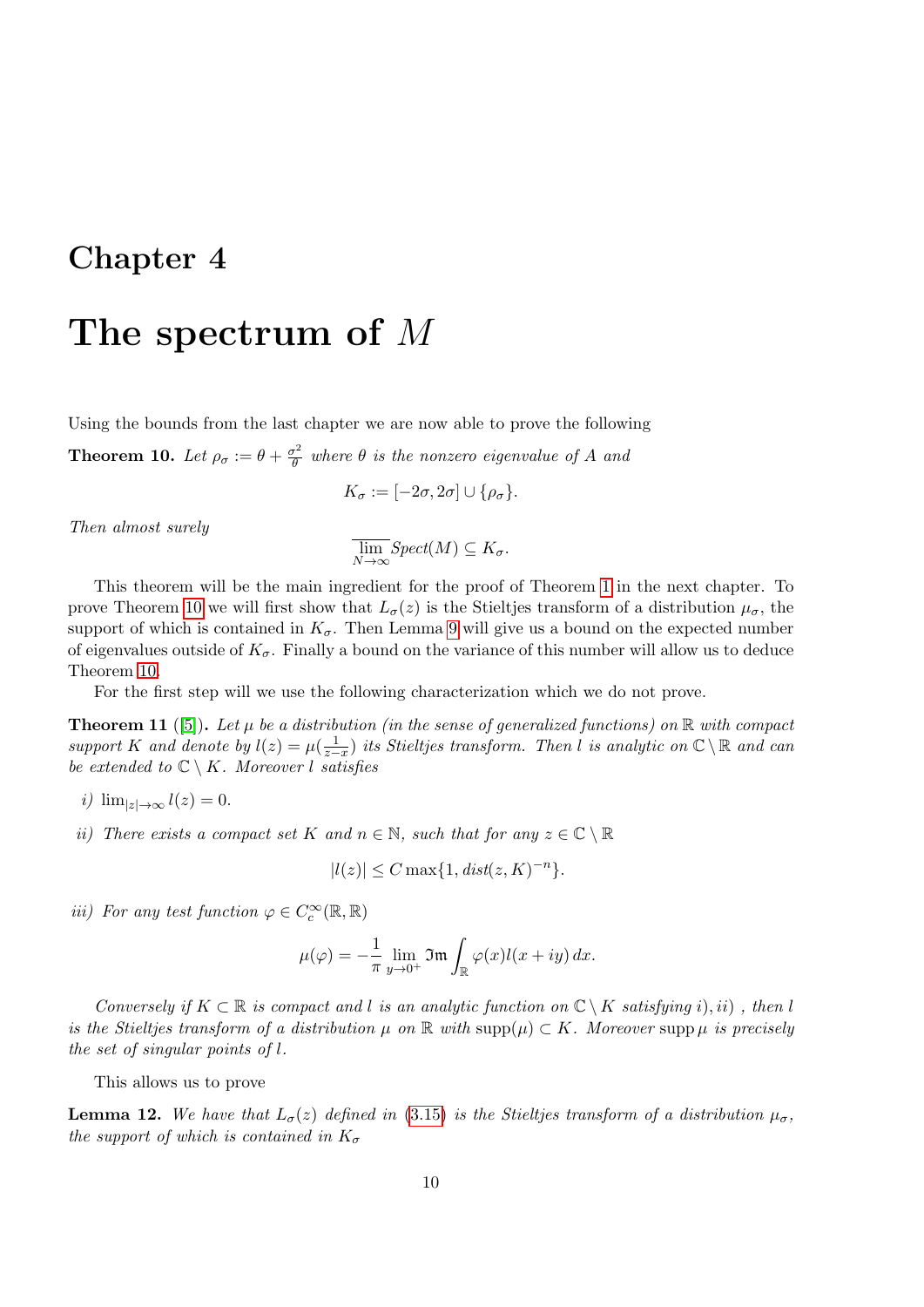*Proof.* We will first show that  $L_{\sigma}$  satisfies i) and ii) in Theorem [11.](#page-10-1) Recall that

$$
L_{\sigma}(z) = g_{\sigma}(z)^{-1} g_{\sigma}'(z) \frac{\theta}{z - \sigma^2 g_{\sigma} - \theta}.
$$

It follows from  $(2.12)$ ,  $(2.13)$ ,  $(2.14)$  that  $L_{\sigma}$  satisfies i). From  $(2.8)$ ,  $(2.9)$ ,  $(2.11)$  it follows that ii) holds locally with  $n = 4$ . Since  $L_{\sigma}$  vanishes at  $\infty$  it follows that *ii*) holds (globally).

Due to Theorem [10](#page-10-0) we now only need to show that  $L_{\sigma}$  has no singular points in  $K_{\sigma}^{c}$ . By [\(2.6\)](#page-3-0) we can rewrite

$$
L_{\sigma}(z) = g_{\sigma}(z)^{-1} g_{\sigma}'(z) \frac{\theta}{1/g_{\sigma}(z) - \theta}.
$$

Using that for  $x \in \mathbb{R} \setminus [-2\sigma, 2\sigma]$ 

$$
g_{\sigma}(x) = \frac{x}{2\sigma^2} (1 - \sqrt{1 - 4\sigma^2/x^2}),
$$

we see that

$$
\frac{1}{g_{\sigma}(x)} - \theta = 0 \quad \iff \quad x = \rho_{\sigma}.
$$

Thus the statement of the Lemma is immediate from the explicit form of  $L_{\sigma}(x)$ .

We will now show that

<span id="page-11-3"></span>**Lemma 13.** For any test function  $\varphi \in C_c^{\infty}(\mathbb{R}, \mathbb{R})$  we have

<span id="page-11-1"></span>
$$
\mathbb{E}[\text{tr}(\varphi(M))] = \int \varphi \, d\mu_{sc} - \frac{1}{N} \mu_{\sigma}(\varphi) + O(\frac{1}{N^2}).\tag{4.1}
$$

Thus for any real valued smooth  $\varphi$  such that  $\varphi$  is constant outside of a compact set and supp  $\varphi \cap K_{\sigma} =$  $\emptyset$  there is a constant  $C_{\varphi}$  such that almost surely

<span id="page-11-2"></span>
$$
|\text{tr}(\varphi(M))| \le C_{\varphi} N^{-\frac{4}{3}} \quad \text{for almost every } N. \tag{4.2}
$$

*Proof.* Let  $r(z) = g(z) - g_{\sigma}(z) + \frac{1}{N}L_{\sigma}(z)$ . Since  $g(z), -g_{\sigma}(z), \frac{1}{N}$  $\frac{1}{N}L_{\sigma}(z)$  are all the Stieltjes transform of some distribution  $(g(z), -g_{\sigma}(z))$  by definition and  $\frac{1}{N}L_{\sigma}(z)$  due to Lemma [12\)](#page-10-2), r is the Stieltjes transform of the sum of these distributions. Observing that the definitions of  $g, g_{\sigma}, L_{\sigma}$  imply  $r(\overline{z}) = r(z)$  we can write the inverse Stieltjes transform of r as

$$
\mathbb{E}[\text{tr}(\varphi(M))] - \int \varphi \,\mu_{sc} + \frac{1}{N} \mu_{\sigma}(\varphi) = -\frac{1}{\pi} \lim_{y \to 0^+} \mathfrak{Im} \int_{\mathbb{R}} \varphi(x) r(x+iy) \, dx.
$$

We know from Lemma [9](#page-8-1) that

<span id="page-11-0"></span>
$$
|r(z)| \le \frac{1}{N^2} (|z| + C)^{\alpha} P(|\mathfrak{Im}(z)|^{-1})
$$
\n(4.3)

for some  $\alpha \in \mathbb{R}_+$ . It can be shown that this implies

$$
\limsup_{y \to 0^+} \left| \int_{\mathbb{R}} \varphi(x) r(x+iy) \, dx \right| \leq \frac{C}{N^2}.
$$

We only sketch the proof here. Define for  $p \in \mathbb{N}_+$ 

$$
I_p(z) = \frac{1}{(p-1)!} \int_0^\infty r(z+t)t^{p-1} \exp(-t) dt.
$$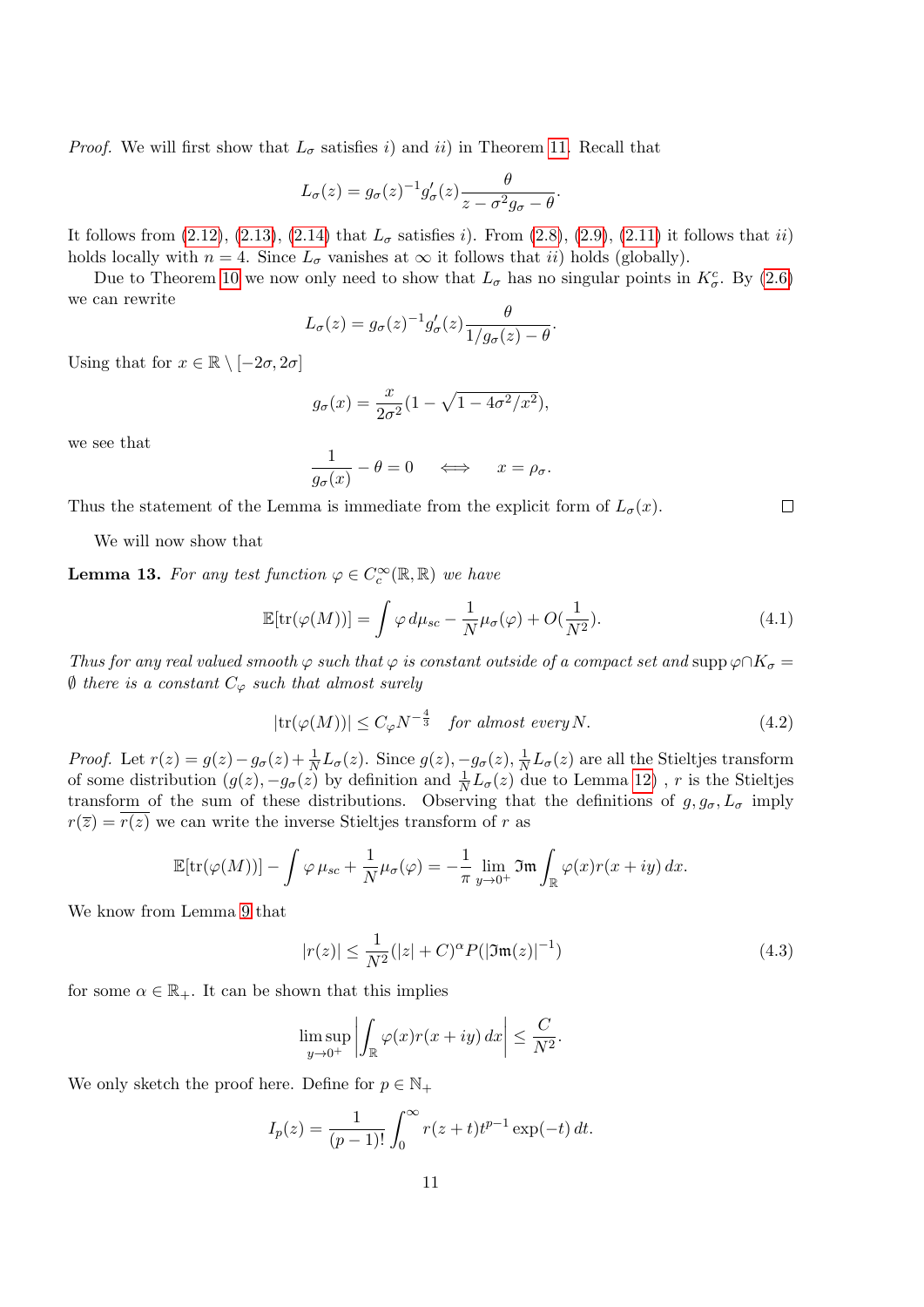It is easy to check that

$$
I_1(z) - I_1'(z) = r(z)
$$

and for  $p \geq 2$ 

$$
I_p(z) - I'_p(z) = I_{p-1}.
$$

Let  $D$  denote the operator that takes the derivative of a function. Using these identities we can iteratively use integration by parts to obtain

<span id="page-12-0"></span>
$$
\int_{\mathbb{R}} \varphi(x)r(x+iy) dx = \int_{\mathbb{R}} ((1+D)^p \varphi) I_p(x+iy) dx.
$$
\n(4.4)

Then one can show that [\(4.3\)](#page-11-0) implies

$$
\lim_{r \to \infty} \int_{[r,r+ir]} r(z+\tilde{z}) \tilde{z}^{p-1} \exp(-\tilde{z}) d\tilde{z} = 0
$$

so by Cauchy's integral Theorem along the contour  $[0, r] \cup [r, r+ir] \cup [r+ir, 0]$ , where $[z_1, z_2]$  denotes the line segment going from  $z_1$  to  $z_2$ 

$$
I_p(z) = \lim_{r \to \infty} \int_{[0, r+ir]} r(z + \tilde{z}) \tilde{z}^{p-1} \exp(-\tilde{z}) d\tilde{z}.
$$

Recall that by our convention the bound in Lemma [9](#page-8-1) is to be understood as

$$
|r(z)| \le (|z| + C)^l \frac{P(|\mathfrak{Im}(z)|^{-1})}{N^2}.
$$

Now we can choose  $p = k + 1$  where k is the degree of P. It is then straightforward to check that  $I_p(z)$  is bounded on any compact set, so [\(4.1\)](#page-11-1) follows from [\(4.4\)](#page-12-0).

To prove [\(4.2\)](#page-11-2) below we will prove a bound on the variance of  $tr(\varphi(M))$  namely

<span id="page-12-1"></span>
$$
Var(tr(\varphi(M)) = O(N^{-4})
$$
\n(4.5)

for any  $\varphi$  such that  $\varphi$  is constant outside of a compact set and supp  $\varphi \cap K_{\sigma} = \emptyset$ . Assume that we have already proven this bound and let  $Z_N = \text{tr}(\varphi(M)), \Omega_N = \{Z_N > N^{-4/3}\}.$  From [\(4.1\)](#page-11-1) and [\(4.5\)](#page-12-1) we obtain

$$
\mathbb{E}[|Z_N|^2] = O(N^{-4}).
$$

Now

$$
P(\Omega_N) \leq \int_{\Omega} \left| N^{4/3} Z_N(\omega) \right|^2 dP(\omega) \leq N^{8/3} \mathbb{E}[|Z_N|^2] = O(N^{-4/3}),
$$

so [\(4.2\)](#page-11-2) follows from the Borel-Cantelli Lemma.

It remains to prove [\(4.5\)](#page-12-1). We will deduce this from Lemma [4.](#page-4-1) As in Lemma [4](#page-4-1) we will identify matrices with vectors in  $\mathbb{R}^{N^2}$  (resp.  $\mathbb{R}^{\frac{N(N+1)}{2}}$ ) and denote by  $\|\cdot\|_2$  the Frobenius norm. Write  $\varphi = c + \psi$  with  $c \in \mathbb{R}$  and  $\psi \in C_c^{\infty}$ . For  $g(M) := \text{tr}(\varphi(M))$  we obtain from Lemma [4](#page-4-1)

$$
\text{Var}(g(M)) \leq \frac{C}{N} \mathbb{E}[\|\nabla g(M)\|_2^2].
$$

We have for any Hermitian (resp. symmetric) matrix B

$$
\operatorname{Tr}(\nabla \psi(M) \cdot B) = \operatorname{Tr}(\psi'(M) \cdot B).
$$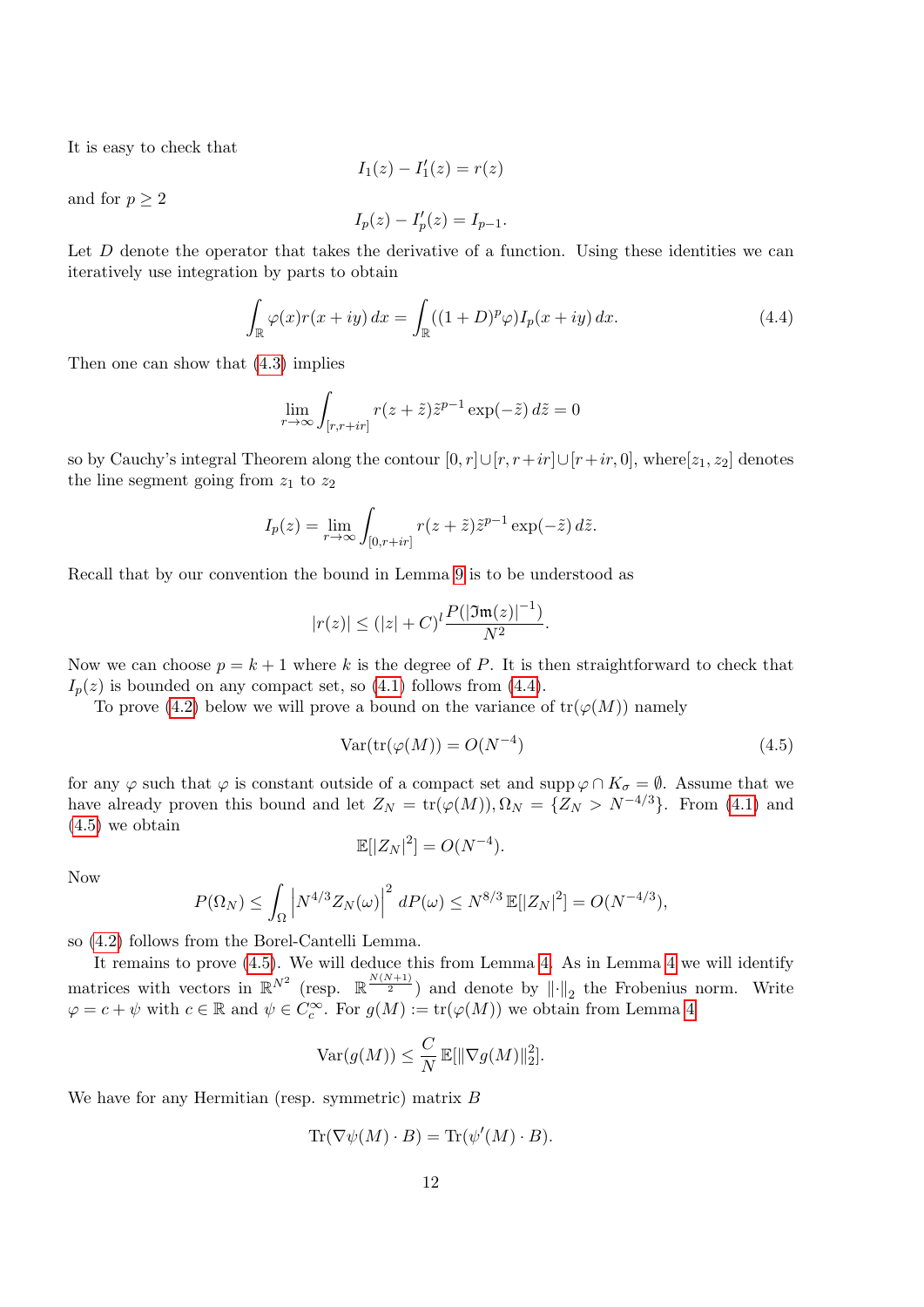This can be proven by showing this identity for polynomials and then extending it to all bounded functions by approximating them with polynomials. We have

$$
\|\nabla g(M)\|_2^2 = \sup_{\|B\|_2=1} |\langle \nabla g(M), B \rangle|^2
$$

$$
= \sup_{\|B\|_2=1} \left| \frac{d}{dt} \right|_{t=0} g(M + tB) \Big|^2
$$

.

Since the trace is linear we get

$$
\left| \frac{d}{dt} \right|_{t=0} g(M + tB) \Big|^2 = \left| \text{tr}(\nabla \psi(M) \cdot B) \right|^2
$$
  

$$
= \left| \text{tr}(\psi'(M) \cdot B) \right|^2
$$
  

$$
= \frac{1}{N^2} \left| \text{Tr}(\psi'(M) \cdot B) \right|^2
$$
  

$$
\leq \frac{1}{N^2} \text{Tr}(\psi'(M) \cdot \psi'(M)) \text{Tr}(B \cdot B)
$$
  

$$
= \frac{1}{N} \text{tr}((\psi')^2(M)).
$$

Where we have used the Cauchy-Schwartz inequality for the trace and the fact that  $\text{Tr}(B \cdot B)$  =  $||B||_2^2 = 1$ . Putting everything together we obtain

$$
\text{Var}(g(M)) \le \frac{C}{N} \|\nabla g(M)\|_2^2 \le \frac{C}{N^2} \text{tr}((\psi')^2(M)),
$$

so now [\(4.5\)](#page-12-1) follows from [\(4.1\)](#page-11-1) since  $\psi$  vanishes on  $K_{\sigma}$ .

Now we can quickly deduce Theorem [10](#page-10-0)

*Proof of Theorem [10.](#page-10-0)* For  $\varepsilon > 0$  let  $\varphi$  be a smooth function that vanishes on  $K_{\sigma}$  and is equal to 1 on the complement of  $K_{\sigma} + (-\varepsilon, \varepsilon)$ . Lemma [13](#page-11-3) implies that almost surely  $\lim_{N\to\infty} \text{Tr}(\varphi(M)) = 0$ . Since the number of eigenvalues outside of  $K_{\sigma} + (-\varepsilon, \varepsilon)$  is an integer and bounded by Tr( $\varphi(M)$ ) that number must be equal to 0 almost surely as  $N \to \infty$ . Since  $\varepsilon$  was arbitrary we are done.  $\square$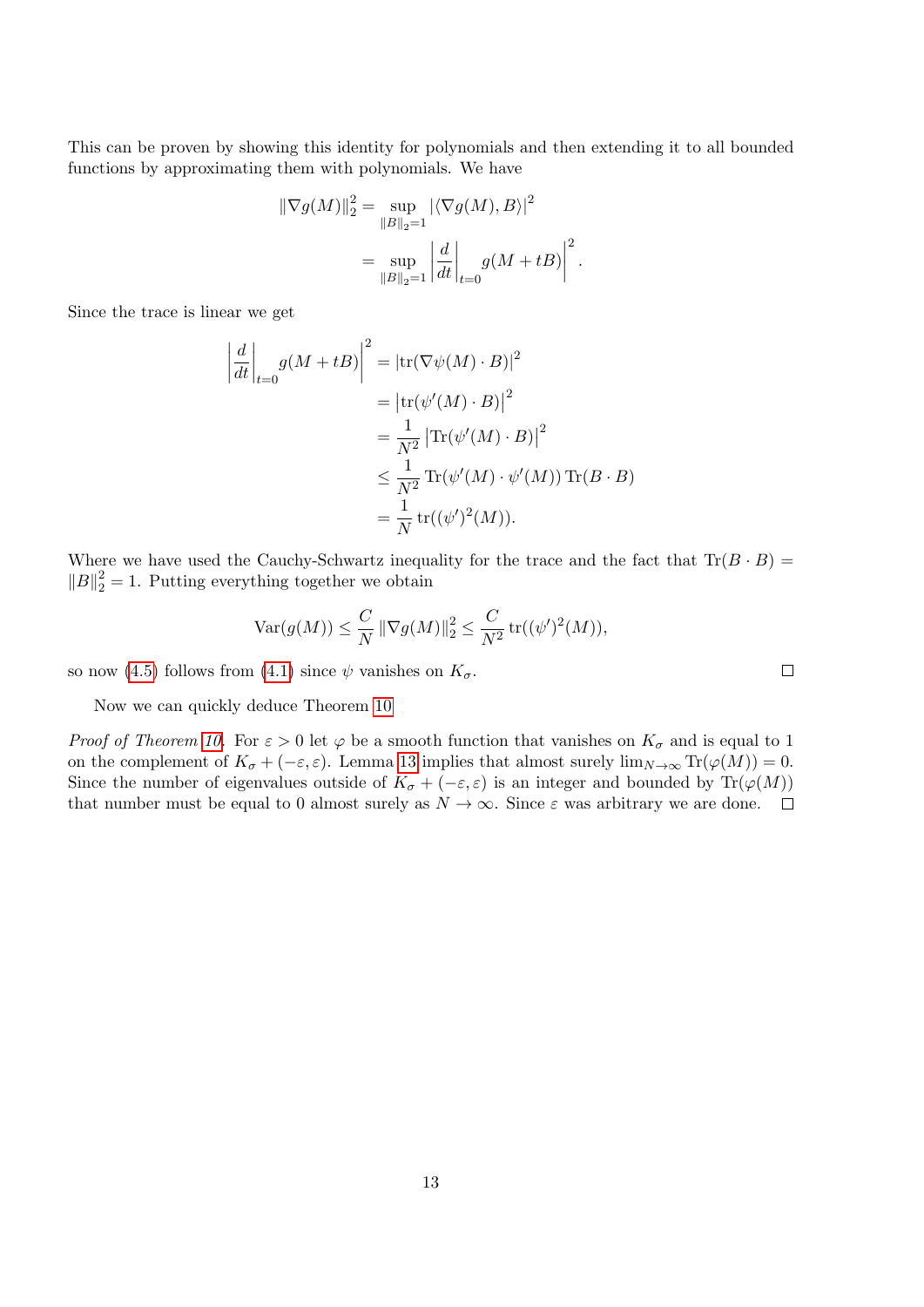## Proof of Theorem [1](#page-1-0)

We are now able to deduce Theorem [1](#page-1-0) from Theorem [10.](#page-10-0) The main tool that we will use is the min-max-principle :

<span id="page-14-3"></span>**Lemma 14.** Let H be a self-adjoint (resp. symmetric) matrix on  $V = \mathbb{C}^N$  (resp. $V = \mathbb{R}^N$ ). Denote by  $\lambda_k$  the k – th largest eigenvalue of H. Then

<span id="page-14-0"></span>
$$
\lambda_k = \min_{\substack{U \subset V \\ \dim(U) = k-1}} \max_{\substack{v \perp U \\ ||v|| = 1}} \langle v, Hv \rangle.
$$
\n(5.1)

Consequently for any self-adjoint(resp. symmetric) matrices  $H, \tilde{H}$  we have

<span id="page-14-1"></span>
$$
\lambda_{j+k-1}(H+\tilde{H}) \le \lambda_j(H) + \lambda_k(\tilde{H})
$$
\n(5.2)

and for  $j + k \geq N + 1$ 

<span id="page-14-2"></span>
$$
\lambda_j(H) + \lambda_k(\tilde{H}) \le \lambda_{j+k-N}(H + \tilde{H}).\tag{5.3}
$$

We refer to Section 12.1 in [\[3\]](#page-16-5) for a proof of  $(5.1)$ . Statements  $(5.2)$  and  $(5.3)$  are easily deduced from [\(5.1\)](#page-14-0).

The structure of the proof of Theorem [1](#page-1-0) is the following. For  $\sigma \geq \theta$  Theorem 1 follows directly from Lemma [14,](#page-14-3) the semicircle law and Theorem [10.](#page-10-0) For  $\sigma < \theta$  again combining Lemma 14, the semicircle law and Theorem [10](#page-10-0) will imply that Theorem [1](#page-1-0) is true for small  $\sigma$ . We will then argue by contradiction that if Theorem [1](#page-1-0) holds for some  $\sigma$  it is also holds for some slightly bigger  $\sigma$ , which then allows us to conclude. Here the semicircle law refers to the statement that in the Wigner case  $(A = 0)$  the empirical distribution of the eigenvalues of M converges almost surely to the semicircle distribution  $\mu_{sc}$ . We are now ready for the

*Proof of Theorem [1.](#page-1-0)* As an immediate consequence of Lemma [14](#page-14-3) we obtain  $(1.2)$  and  $(1.4)$  from the semicircle law, by setting  $H = A$  and  $\tilde{H} = W$  and using that A has rank one. Thus we only need to prove [\(1.1\)](#page-1-3) and [\(1.3\)](#page-1-4). By replacing A with  $-A$  and using that W has the same distribution as  $-W$  we may w.l.o.g assume that  $\theta > 0$  (recall that  $A = \theta a a^*$ ). In this case [\(1.3\)](#page-1-4) is also an immediate consequence from Lemma [14](#page-14-3) and the semicircle law. Thus we only need to prove [\(1.1\)](#page-1-3). We first show that we may assume that  $\theta > \sigma$ . If  $\theta \leq \sigma$  then from Theorem [10](#page-10-0) it follows that almost surely

$$
\limsup_{N \to \infty} \lambda_1(M) \le 2\sigma.
$$

But since due to  $(1.2)$  we always have

$$
2\sigma = \lim_{N \to \infty} \lambda_2(M) \le \lim_{N \to \infty} \lambda_1(M),
$$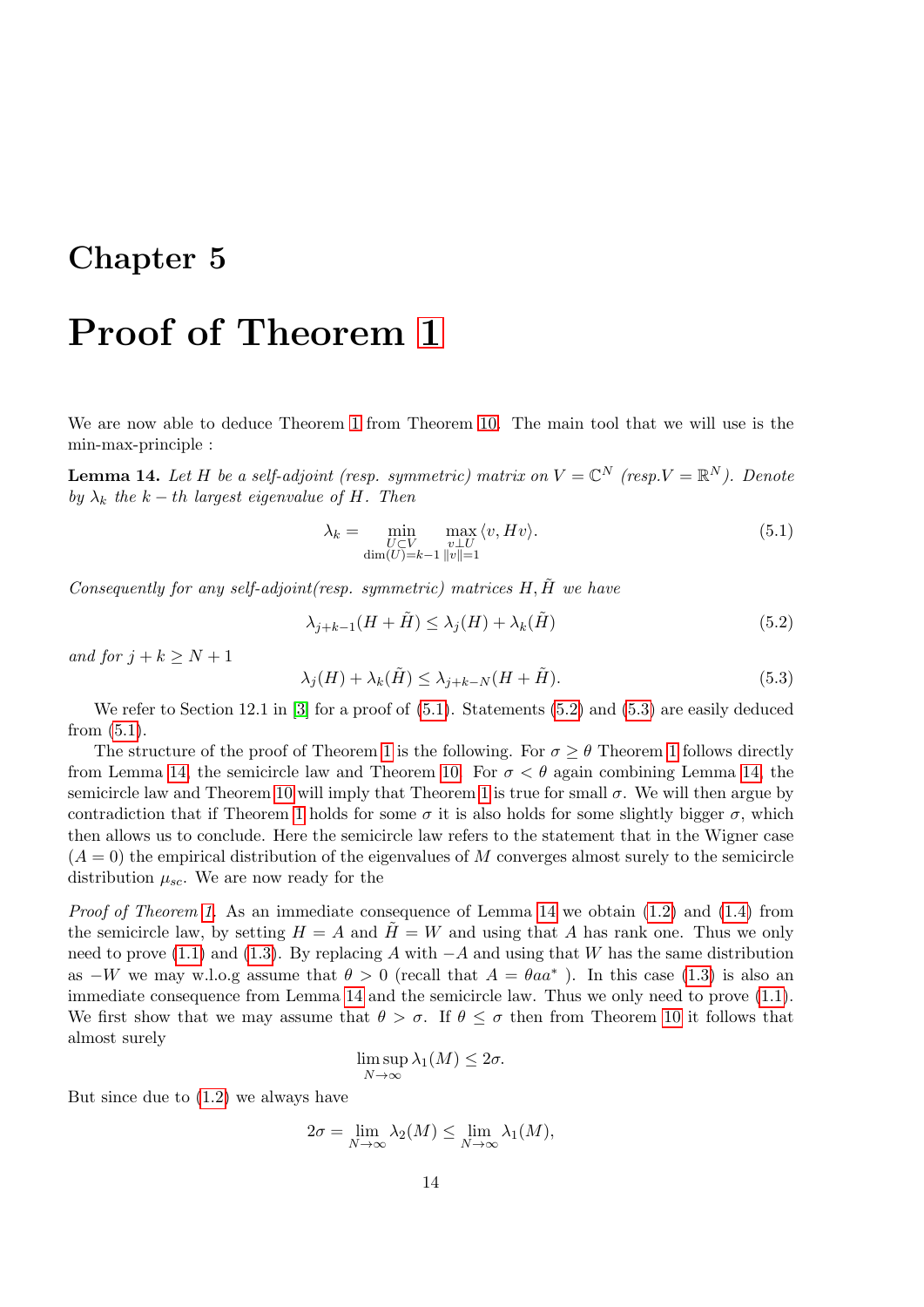it follows that [\(1.1\)](#page-1-3) is true for  $\theta \leq \sigma$ .

Thus we can assume that  $\theta > \sigma$ . Due to Theorem [10](#page-10-0) we only need to show that almost surely

<span id="page-15-0"></span>
$$
\liminf_{N \to \infty} \lambda_1(M) > 2\sigma,\tag{5.4}
$$

as if we are given such a lower bound then Theorem [10](#page-10-0) implies that almost surely

$$
\lim_{N \to \infty} \lambda_1(M) = \rho_{\sigma}
$$

i.e. [\(1.1\)](#page-1-3) holds.

Let now  $\theta$  be fixed and define  $\Sigma$  be the set of all  $\sigma < \theta$  for which [\(5.4\)](#page-15-0) fails  $(M, W, A)$  still depend on this  $\sigma$ ). We need to show that  $\Sigma = \emptyset$ . Assume that  $\Sigma \neq \emptyset$ , then it makes sense to define

$$
\sigma_0:=\inf\Sigma.
$$

Since Lemma [14](#page-14-3) implies that [\(5.4\)](#page-15-0) holds if  $\sigma$  is small enough we have  $\sigma_0 > 0$ . Now let  $\sigma = \sigma_0 + \frac{\varepsilon}{2}$ 2 for some (small)  $\varepsilon > 0$  let  $M_{\varepsilon} = M - \varepsilon W$ . From the definition of  $\sigma_0$  it follows that almost surely

$$
\lim_{N\to\infty}\lambda_1(M_{\varepsilon})=\rho_{\sigma-\varepsilon}.
$$

Since  $M = M_{\varepsilon} + \varepsilon W$  it follows from the min-max principle and the semicircle law that almost surely

$$
\liminf_{N \to \infty} \lambda_1(M) \ge \rho_{\sigma-\varepsilon} - 2\sigma\varepsilon = \theta + \frac{\sigma^2}{\theta} + \varepsilon \left( \frac{-2 + \varepsilon}{\theta} - 2\sigma \right).
$$

Letting  $\varepsilon \to 0$  we obtain

$$
\liminf_{N \to \infty} \lambda_1(M) \ge \theta + \frac{\sigma^2}{\theta} > 2\sigma,
$$

where we have used that by assumption  $\theta > \sigma$ . Thus  $\sigma = \sigma_0 + \frac{\varepsilon}{2}$  $\frac{\varepsilon}{2}$  satisfies [\(5.4\)](#page-15-0). But this contradicts the definition of  $\sigma_0$  so we must have  $\Sigma = \emptyset$  which completes the proof.